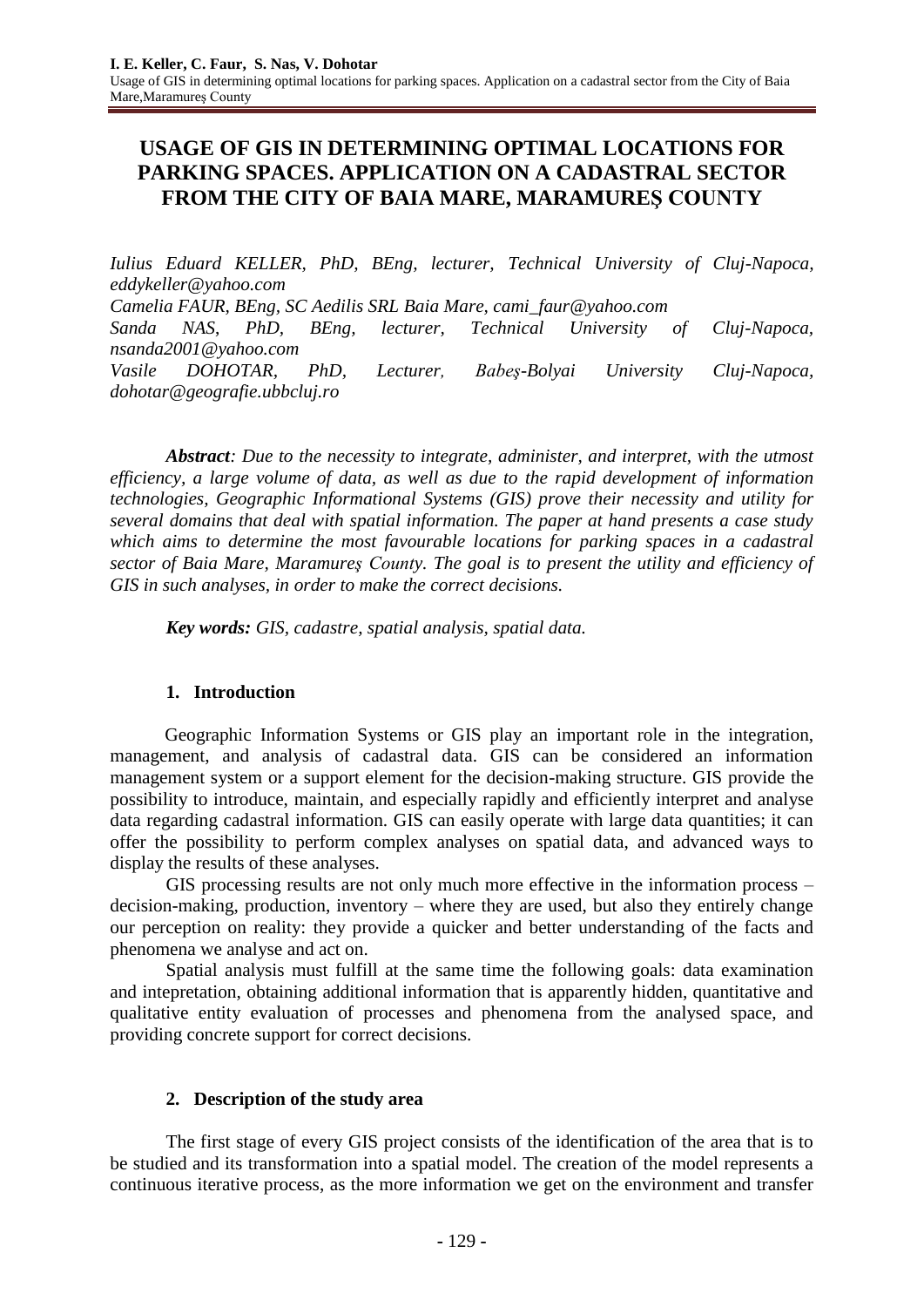it into the model, the more we can identify the model's weaknesses and modify them. One of the most important stages of GIS applications' development is the definition of the required data, which is the point when we go from simple design to actual implementation (that is the transfer from the profound cognition of the problem to the GIS analysis usable method).

The area from the City of Baia Mare's built up area for which GIS technology was implemented is a cadastral sector demarcated by Bucuresti Boulevard to the south, Republicii Boulevard to the west, Unirii Boulevard to the east, and Sasar River to the north. The surface area of this cadastral sector is 36.13 ha.



Fig. 1. The study area – cadastral sector from the City of Baia Mare

According to the General Urban Plan of Baia Mare, the sector at hand is comprised of mixed function areas, with collective housing and services.

Being located close to the central area of Baia Mare, the sector is a mix of functions, being heavily used by its inhabitants. The built structure is very dense and consists of buildings of different heights; thus, there are one floor buildings (generally consisting of services), and apartment buildings, most with commercial functions at ground floor and with a height of GF (ground floor)+2, GF+3, GF+4, GF+5, the highest reaching 10 stories high.

The main existing public facilities in this sector are educational institutions (George Coşbuc School, Nicolae Iorga School, Kindergarten no. 9 of Baia Mare, the Planetarium), healthcare institutions (St. Mary Policlinic, Helena Pharmacy), financial institutions (banks), religious buildings (a church), commercial areas (grocery stores at ground floor or individual buildings – a Billa supermarket).

Besides the major roads that define the studied area, there are secondary streets used to access buildings, such as George Cosbuc, Gh. Bilascu, Aviatorilor, Nicolae Iorga, Ana Ipătescu, and Ion Sugariu streets.

All constructions are connected to the public local water, sewage, gas, electricity, and telecommunication networks.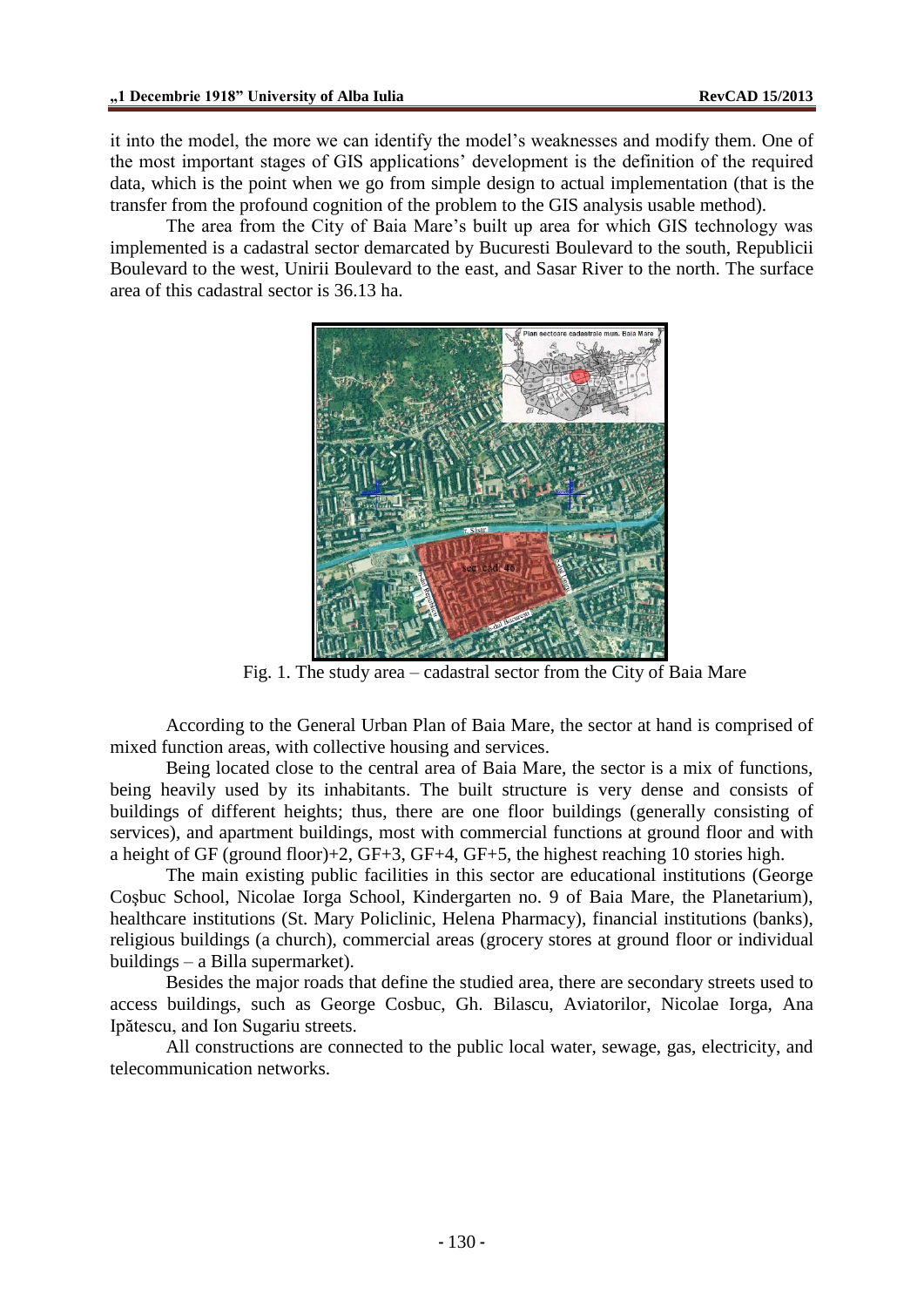#### **I. E. Keller, C. Faur, S. Nas, V. Dohotar**

Usage of GIS in determining optimal locations for parking spaces. Application on a cadastral sector from the City of Baia Mare,Maramureş County



Fig. 2. Reglementations from the General Urban Plan for the study area

## **3. Data sources**

Data represent the most important components of GIS, and act as the elements used in an Information System for modeling or for reality representation. The processes dealing with data definition, finding, cleaning, and integration take 70% to 80 % of the time and costs necessary for a GIS project.

Spatial data frequently exist as maps, tables, computer files, and paper, before their introduction into GIS. Data input is the process of converting data from their existing form into one that can be used by GIS.



Fig. 3. Digital vector map and orthoimage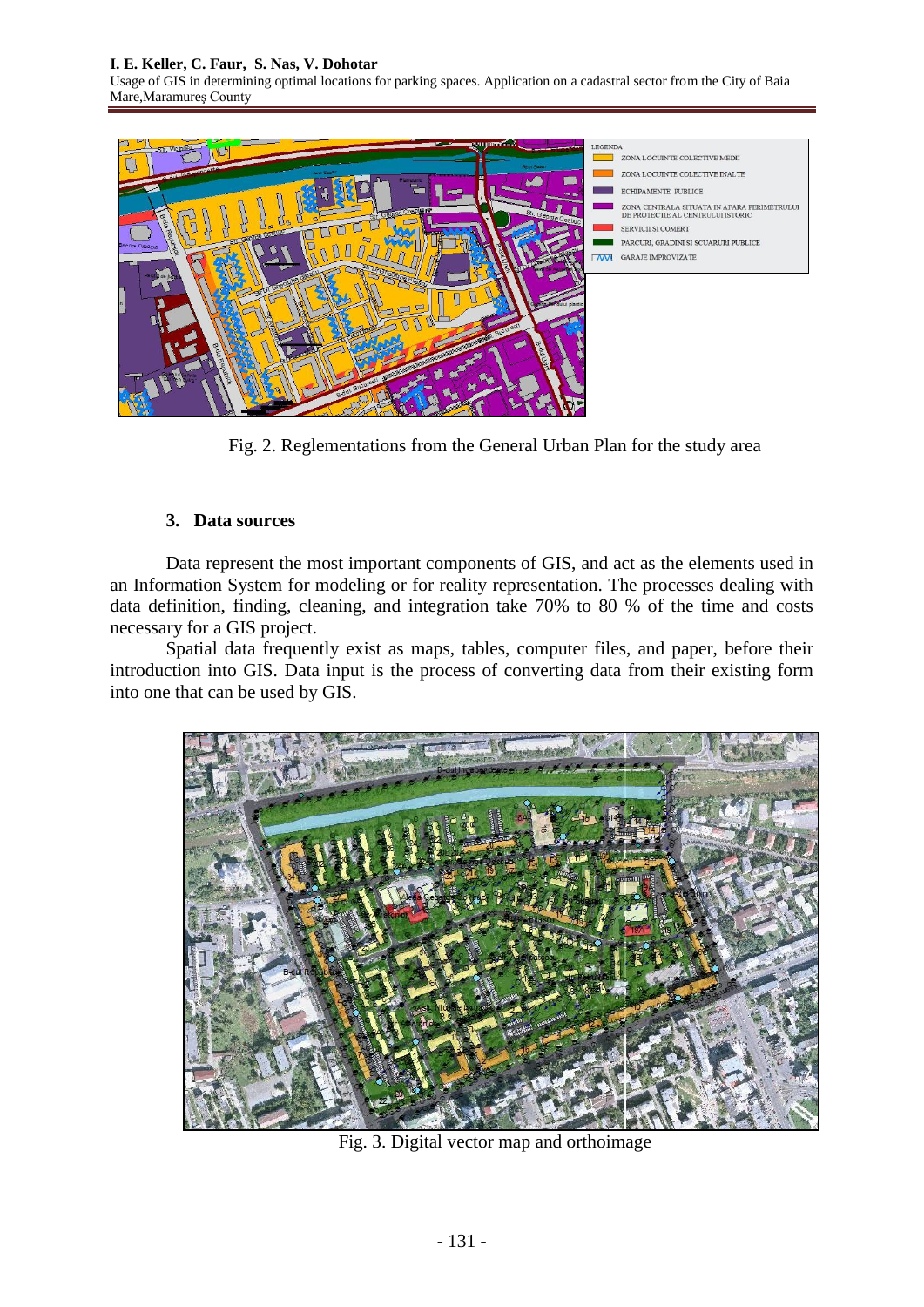The sources that were used for data collection and further integration in the system were:

- cadastral plans of the City of Baia Mare, 1:2000 scale;
- orthoimages of the City of Baia Mare, 1:1000 scale;
- the General Urban Plan of the City of Baia Mare;
- studies of public infrastructure;
- attribute data attached to spatial entities were mainly obtained through field research and from Baia Mare City Hall's data bases.

# **4. Spatial analysis**

Most activities of local governments depend on geographic information, decisions taken at local levels depend on knowing the location of information and on understanding spatial interdependences.

GIS implementation within local governments is necessary, due to the following benefits:

- much more efficient data organisation;
- redundancy in data storage is eliminated;
- easier data update;
- efortless analyses, statistics, and searches;
- specific reports, statistical situations, etc. can be automatically generated;
- offers simple solutions to complicated problems;
- one can build prognoses, predictions, and trends of a phenomenon in time and space;
- better decisions can be taken.

The ArcMap application has an extension dedicated to spatial analysis functions. This operates with raster files and can be accessed from the ArcMap menu, by activating the Spatial Analyst function.

The functions of this extension are very useful, especially for urban planners and environmental protection specialists. They emphasize the true power of a geographic information system, through their complexity.

A multiple and complex analysis was created for the study zone, with the aim of finding the optimal location for developing a parking area, depending on two parameters: distance to existing parking areas (to be as far away as possible) and distances to apartment buildings (to be as close as possible).

For the two layers (apartment buildings and parking spaces) that were part of the multiple spatial analysis function, we first used the *Distance – Straight Line* function in order to determine the areas situated less than 50 meters from the buildings, and the areas situated at least 200 meters from any public parking space.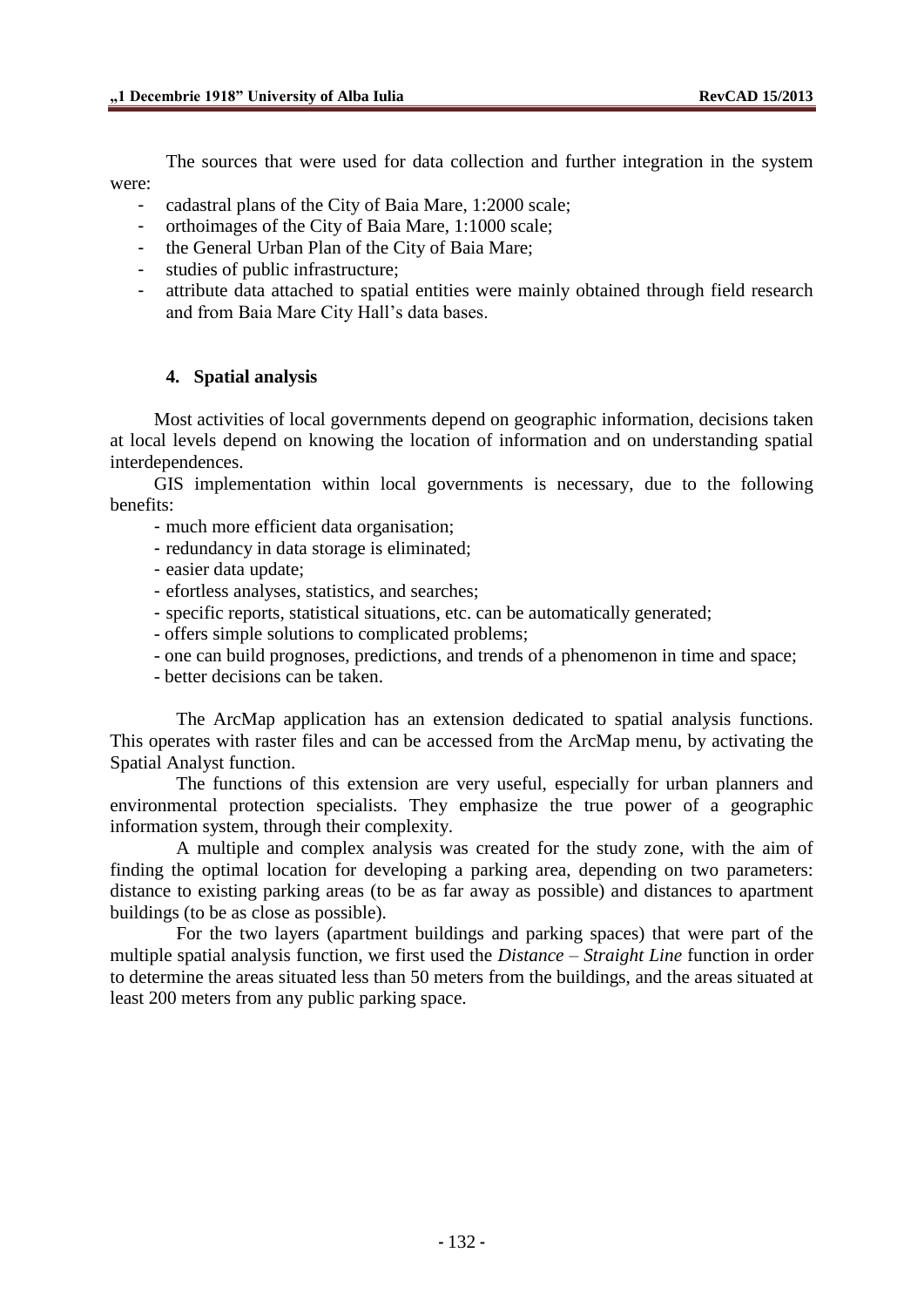

Fig. 4. The result of the Straight Line function for apartment buildings (20 m)



Fig. 5. The result of the Straight Line function for parkings (200 m)

After applying these functions, a reclassification was used (from the Spatial Analyst menu – Reclassify), which means "grades" from 1 to 10, depending on the areas' suitability with the proposed objective. Thus, the areas closest to apartment buildings received top "scores", while the closest to parking spaces received the lowest.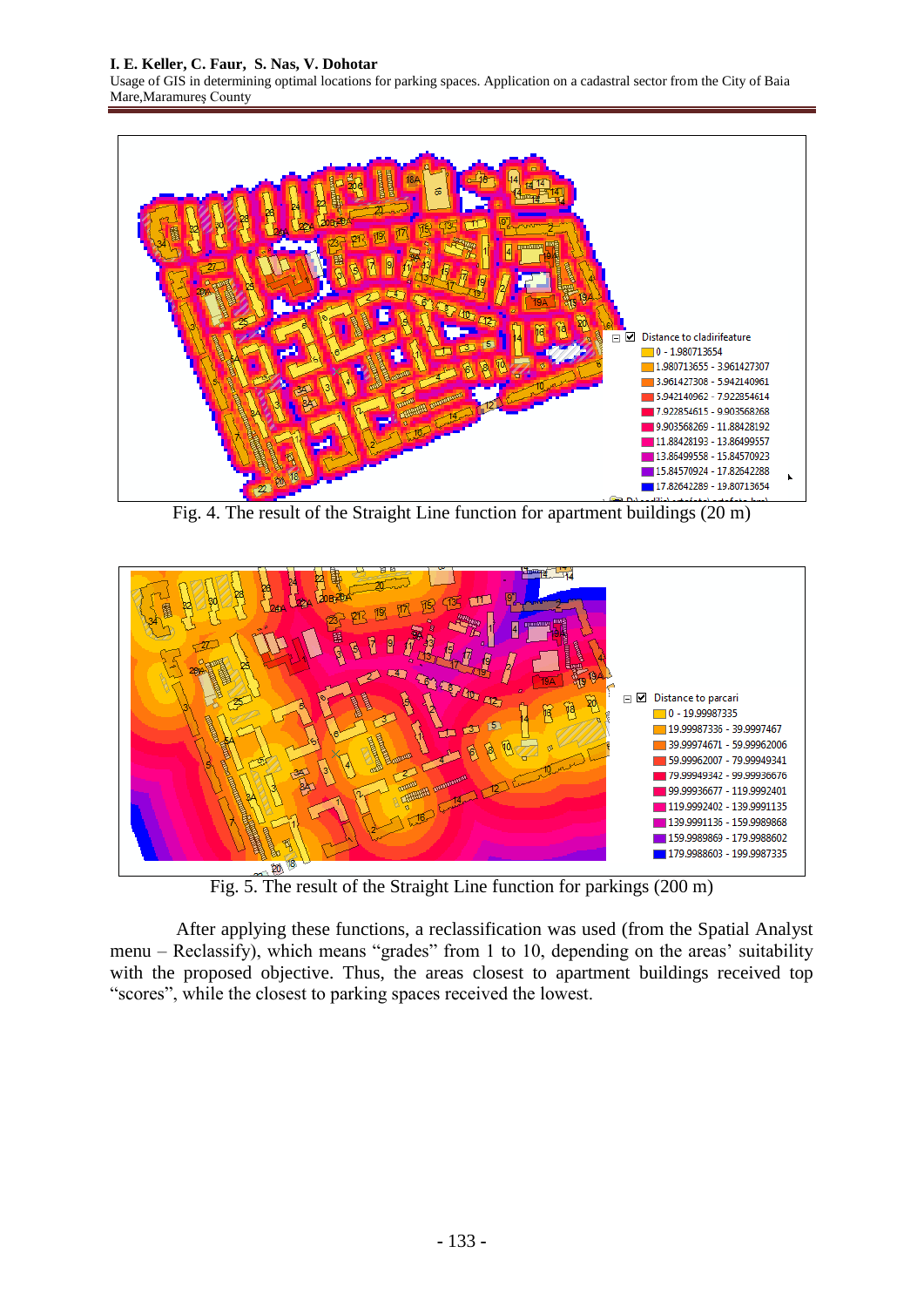### **"1 Decembrie 1918" University of Alba Iulia RevCAD 15/2013**



Fig. 6. The reclassification of the Straight Line result for apartment buildings (20 m)



Fig. 7. The reclassification of the Straight Line result for apartment buildings (20 m)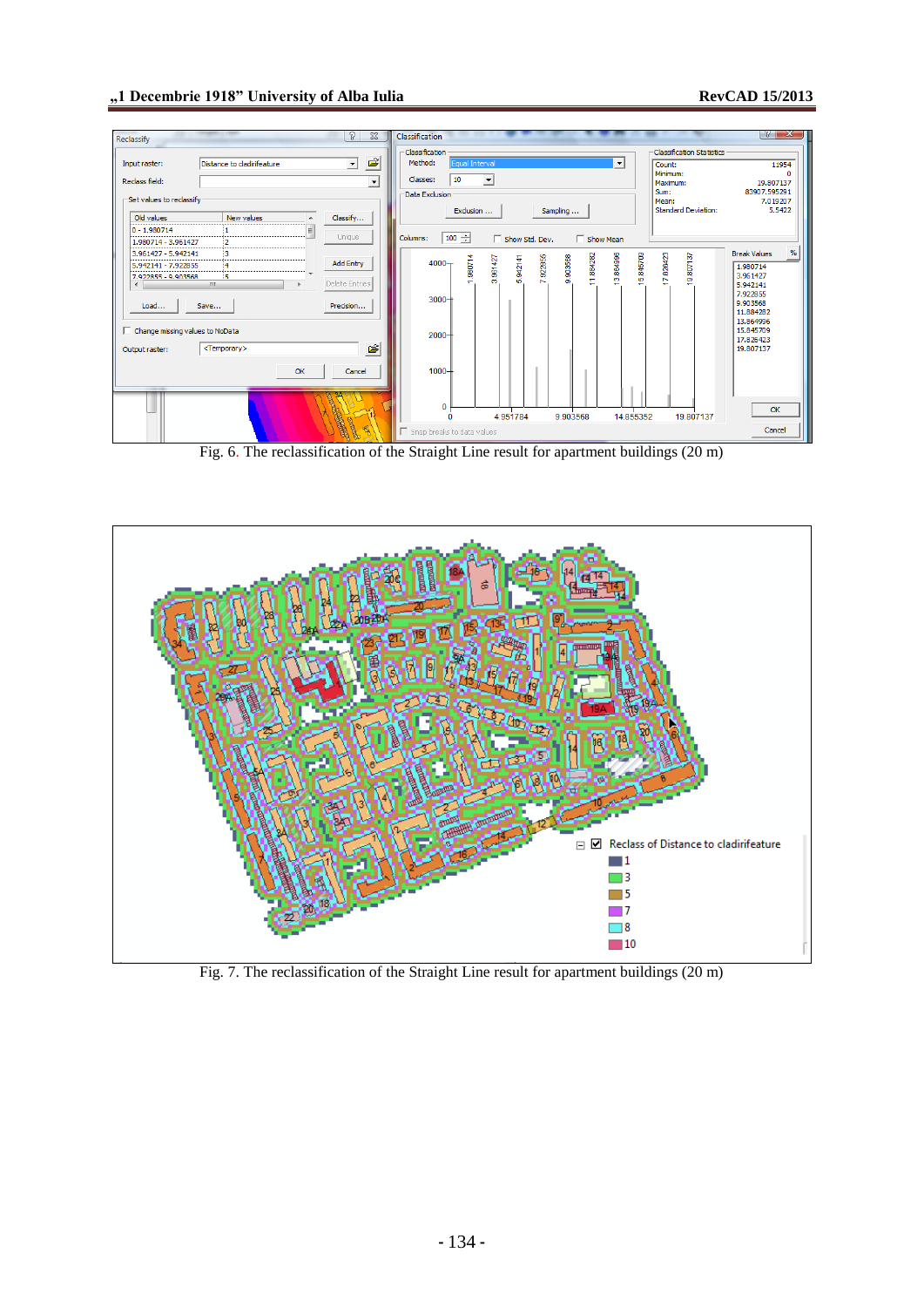#### **I. E. Keller, C. Faur, S. Nas, V. Dohotar**

Usage of GIS in determining optimal locations for parking spaces. Application on a cadastral sector from the City of Baia Mare,Maramureş County



Fig. 8. The reclassification of the Straight Line result for parkings (200 m)

Finally, an expression was applied for the resulting classification functions, in which a value is attributed to each of the two imposed conditions. With the help of the *Raster Calculation* command, we created the following expression: "[Distance to cladirifeature] \*  $0.25 +$  [Reclass of Distance to parcari]  $* 0.75$ " – that is the allocation of 75% for the distance to existing parking space conditions and 25% for the distance to existing buildings conditions, leading to the optimal locations, represented in pink in the figure below.



Fig. 9 The optimal locations for parking lot development

# **5. Conclusions**

The built GIS model is a stepping stone for developing a complex, practical geographic system, capable of spatial analyses and modelings, but mostly one that is essential for users working in local public administrations.